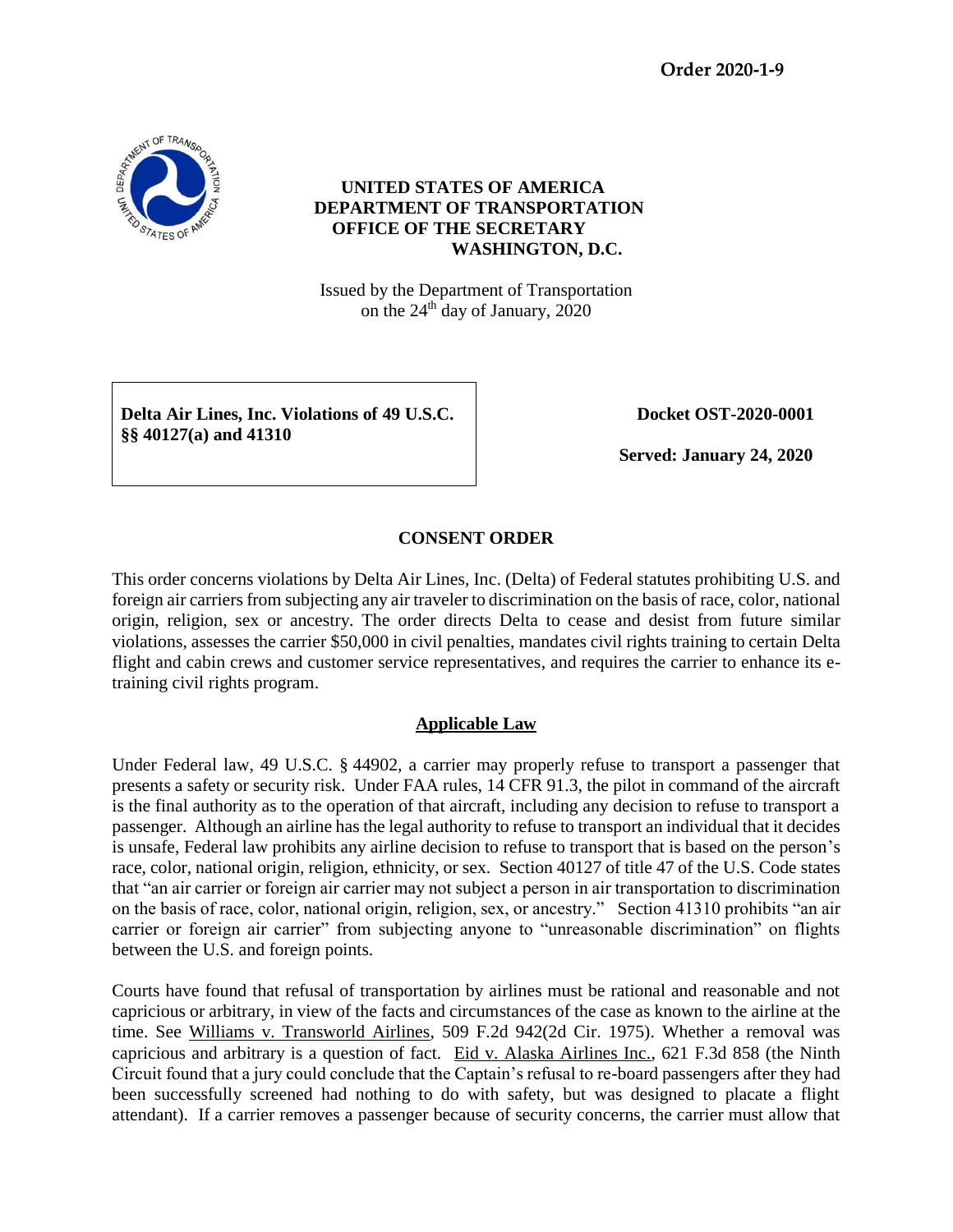passenger to re-board the same aircraft and take his or her flight once the security concern has been neutralized, so long as the aircraft has not yet departed. See Atlantic Southeast Airlines, Inc., DOT-OST 2012-5-2 (May 2, 2012); United Air Lines, Inc., DOT-OST-2011-11-2 (Nov. 1, 2011); and American Airlines Inc., DOT-OST-2003-15046 (Feb. 27, 2004).

## **Facts and Conclusions**

#### Removal and Denied Boarding of Mr. and Mrs. X

Our investigation of a discrimination complaint filed with the Department revealed that Mr. and Mrs. X, who are Muslim, boarded Delta Flight 229 on July 26, 2016 at Charles de Gaulle Airport (CDG) in Paris, France and were seated together on the aircraft to return home to Cincinnati, Ohio. Mrs. X was wearing a head scarf at the time. A passenger informed a Delta flight attendant that Mr. and Mrs. X's behavior during boarding had made the passenger "very uncomfortable and nervous." Specifically, the passenger stated to the flight attendant that she observed that Mr. X "inserted something plastic into his watch and was 'doing something with it' and that the couple was "fidgety, nervous, and sweating." The flight attendant noted that the passenger did not explain everything that made her nervous. The flight attendant stated that as she walked through the cabin on a routine task, she observed Mr. X texting on his cell phone using the word "Allah" several times. As the flight attendant approached Mr. X, the flight attendant reports that Mr. X made eye contact with her but did not smile and reached over to pat his wife's hand. The flight attendant then informed the Captain of the passenger's account and her observations. In the meantime, another flight attendant walked through the cabin and observed Mr. X texting on his phone and as she passed, he changed his screen.

After speaking with the flight attendants, the Captain conferred with Delta's Corporate Security, who informed the Captain that Mr. and Mrs. X were U.S. citizens, returning home, and that there were "no red flags." Nevertheless, the Captain requested that a Delta supervisor (Red Coat) deplane Mr. and Mrs. X for further vetting and that they be accommodated on another flight later that afternoon. The Red Coat requested that a ground security officer accompany him to interview Mr. and Mrs. X, which he did at the top of the staircase attached to the aircraft. The security officer described Mr. and Mrs. X as "not having an aggressive attitude, but more of a stressed one and incomprehension on their part" about why they had been removed. Neither the Red Coat nor the security officer's statements made any observation or reference to the watch observed by the passenger, or alleged suspicious behavior noted by the flight crew. The security officer reported to Delta's Corporate Security that everything was okay and the couple was clear to travel.

The Captain was informed that Mr. and Mrs. X were cleared to travel while they were still planeside, but the Captain refused to accept Mr. and Mrs. X back on board the aircraft because the flight attendants were not comfortable having Mr. and Mrs. X traveling on that flight. The security officer stated that the decision to remove Mr. and Mrs. X had been made before he had time to interview them. Mr. and Mrs. X were escorted back to the terminal, allowed to leave the terminal with no further security screening and rebooked on a Delta flight departing the next day. The Captain failed to follow Delta's required security protocol, prior to making the decision to remove Mr. and Mrs. X from Flight 229. It appears that but for Mr. and Mrs. X's perceived religion, Delta would not have removed or denied them re-boarding from Flight 229 on July 26, 2016.

## Removal of Mr. A on July 31, 2016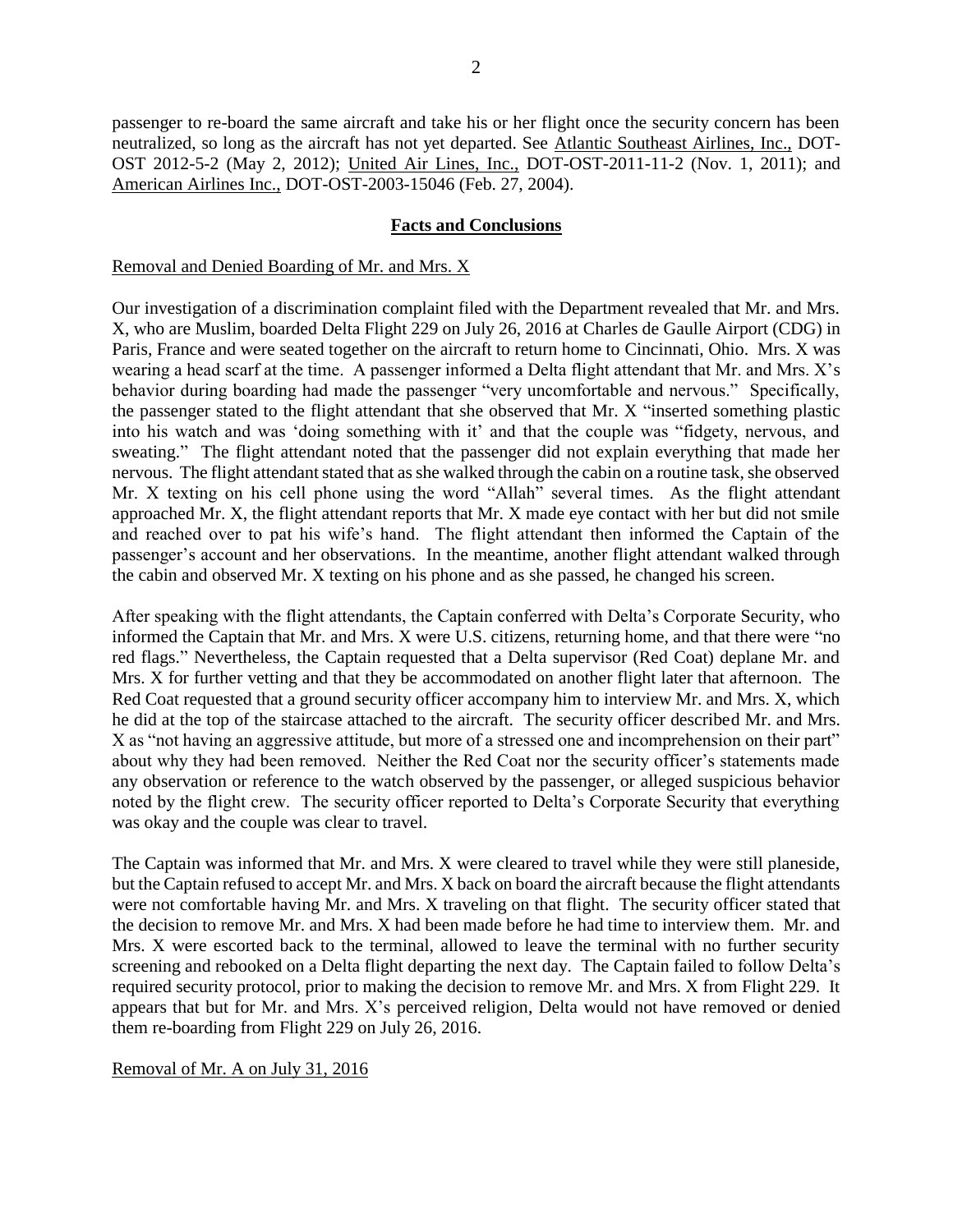As part of our investigation, we also reviewed passenger complaints received by Delta between June 30, 2016 and June 30, 2018, alleging that Delta unlawfully denied boarding, or removed passengers from their flights. Our review revealed that Mr. A, a Muslim passenger, boarded Flight 49 at Amsterdam Schiphol Airport for travel to New York's John F. Kennedy Airport, on July 31, 2016. Other passengers reported to Delta's flight crew that they observed Mr. A making "significant eye contact" and later speaking with a person of similar ethnicity in the gate area. The passengers observed that the person to whom Mr. A was speaking did not board the flight but appeared to give Mr. A a small package. Further, the flight attendants observed Mr. A on board the aircraft and he moved from a non-window seat to a window seat, looked outside the window constantly, and appeared to be perspiring. The flight attendants shared the other passengers' and their own observations with the Captain of Flight 49. At the Captain's request, the First Officer then walked through the cabin but observed nothing remarkable about Mr. A. After some inquiry, Delta Corporate Security informed the Captain that Mr. A's record had "no red flags."

The Captain decided to proceed with the flight with Mr. A on board and pulled away from the gate; however, the Captain changed his mind after the flight attendants expressed, without any intervening incident, that they remained uncomfortable. The Captain returned to the gate and requested that Mr. A be removed and booked on a later flight. This action was taken without following required Delta security protocol. Moreover, even though security inspected the area surrounding Mr. A's seat and his baggage was offloaded, Mr. A was not subjected to additional security screening prior to being rebooked. Therefore, we find that the Captain's removal of Mr. A on Flight 49, on July 31, 2016, from Amsterdam to New York after being cleared was discriminatory.

#### **Response**

Delta disagrees with the Department's contention that it engaged in discriminatory conduct. While Delta does not dispute that each of these two incidents could have been handled differently, Delta asserts that this fact does not necessarily lead to the conclusion that Delta acted improperly. In the case of Mr. and Mrs. X, Delta notes that another customer, who identified herself as a retired Federal Aviation Administration safety inspector, reported what she considered to be suspicious conduct. That individual went so far as to provide a signed statement, including her contact information. As for Mr. A, Delta flight attendants did observe him switch seats while onboard and behave nervously. In short, in both cases, Delta maintains that it acted on observations of behavior, rather than identity.

All that said, Delta asserts that it is always open to enhancing its training program in the area of cultural sensitivity and that it continually works to improve its training and internal protocols in all aspects. Moreover, after both incidents in July 2016, Delta states that it reviewed and clarified its procedures to investigate suspicious activity. Following the July 2016 incidents, Delta reviewed and enhanced its investigative process to make it more collaborative and objective than it was at the time of the incidents described herein.

Delta is a global airline that serves customers of all races, ethnicities, and religious affiliations. Delta asserts that its culture is built on welcoming and treating everyone with dignity and respect. Delta stands by its record as an airline where all are welcome, and unlawful discrimination of any kind is not tolerated. Delta asserts that it has learned from the two incidents at issue here, and has improved its processes because of them.

## **Decision**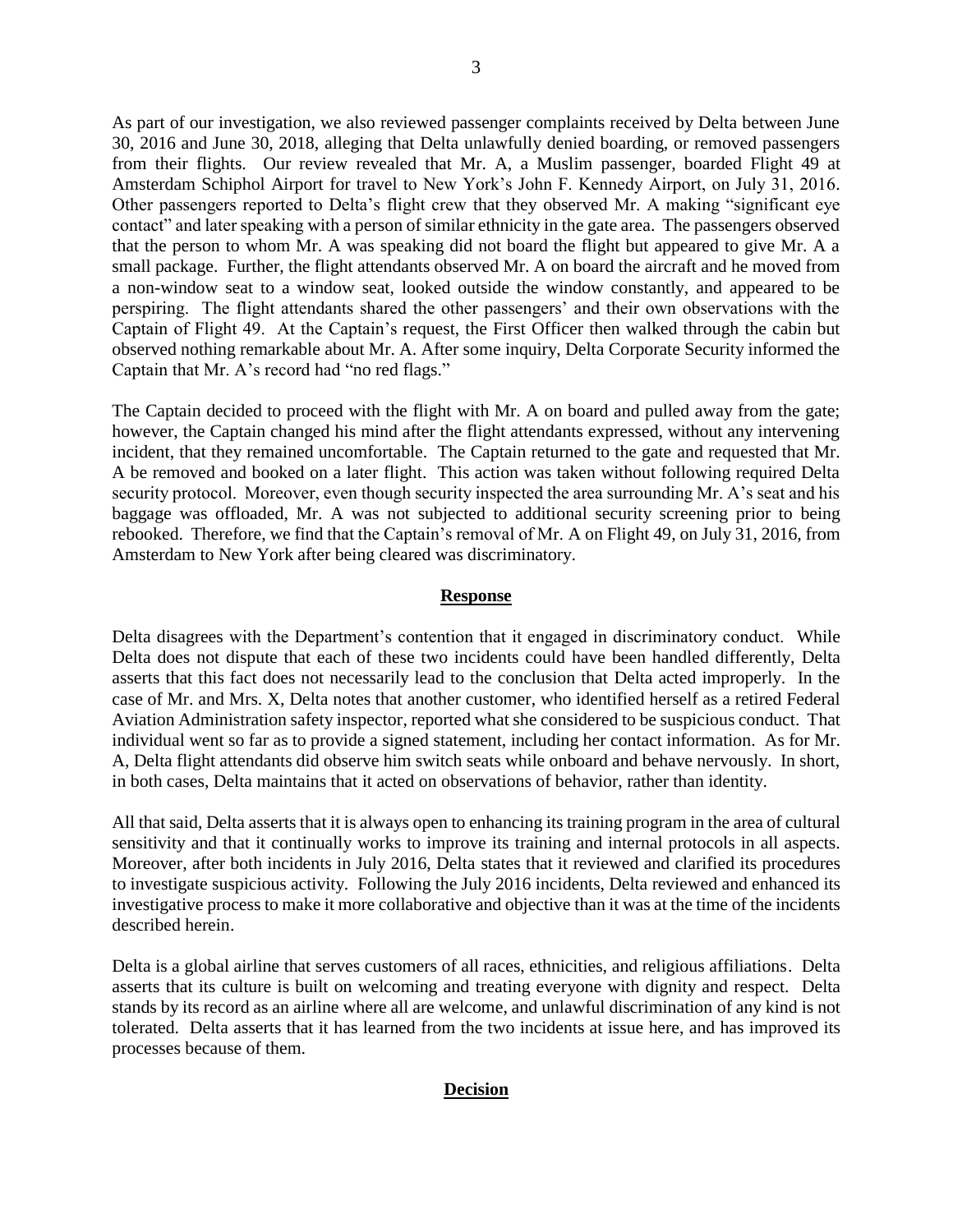The Enforcement Office views seriously Delta's violations of 49 U.S.C. §§ 40127(a) and 41310. Accordingly, after considering carefully all the facts in this case, including those set forth above, the Enforcement Office believes that enforcement action is warranted. In order to avoid litigation, and without admitting or denying the violations described above, Delta consents to the issuance of this order to cease and desist from future violation of 49 U.S.C. §§ 40127(a) and 41310, and to the assessment of \$50,000 in compromise of potential civil penalties otherwise due and payable pursuant to 49 U.S.C. § 46301. The compromise assessment is appropriate considering the nature and extent of the violations described herein and serves the public interest. It establishes a strong deterrent against future similar unlawful practices by Delta and other carriers.

This order is issued under the authority contained in 49 CFR Part 1.

## ACCORDINGLY,

l

- 1. Based on the above discussion, we approve this settlement and the provisions of this order as being in the public interest;
- 2. We find that Delta Air Lines, Inc. engaged in discriminatory conduct and violated 49 U.S.C. §§ 40127(a) and 41310 when it removed and denied re-boarding to Mr. and Mrs. X on Delta flight 229 and removed Mr. A on Delta flight 49, as discussed above;
- 3. We order Delta Air Lines, Inc. and its successors and assigns, to cease and desist from future violations of 49 U.S.C. §§ 40127(a) and 41310.
- 4. We order Delta Air Lines, Inc. to provide civil rights training (including cultural sensitivity training) to all flight and cabin crew members and all customer service employees involved in these incidents – to the extent that those individuals are and remain active employees of Delta Air Lines, Inc. That training must make clear that, in the absence of a valid safety or security concern, passenger or crew discomfort is not an acceptable basis to deny transportation. Upon completion of that training, but no later than 9 months after the service date of the order, Delta Air Lines, Inc., must submit to the Department a sworn statement from an appropriate company official certifying that the flight and cabin crewmembers and all customer service employees involved in these incidents have received the civil rights training required under this order;
- 5. We order Delta Air Lines, Inc. to revise its security and secondary screening protocols to include clear procedures consistent with Federal law<sup>1</sup> to allow passengers to re-board the aircraft after appropriate security personnel determine that the initial security and safety concerns have been eliminated if the aircraft is still at the gate.
- 6. We order Delta Air Lines, Inc. to enhance its pilot e-training civil rights program no later than 9 months after the service date of this order. We also order Delta to submit to the Department a copy of its enhanced e-training program no later than 3 months after its modification, and to

<sup>1</sup>Nothing in ordering paragraph 5 is to be construed as compromising the intent and purpose of 14 CFR 91.3, that the pilot in command of the aircraft is the final authority as to the operation of that aircraft, including any decision to refuse to transport a passenger. However, any airline decision to refuse to transport, whether it be the decision of the pilot or other airline staff, cannot be based on the passenger's race, color, national origin, religion, ethnicity, or sex.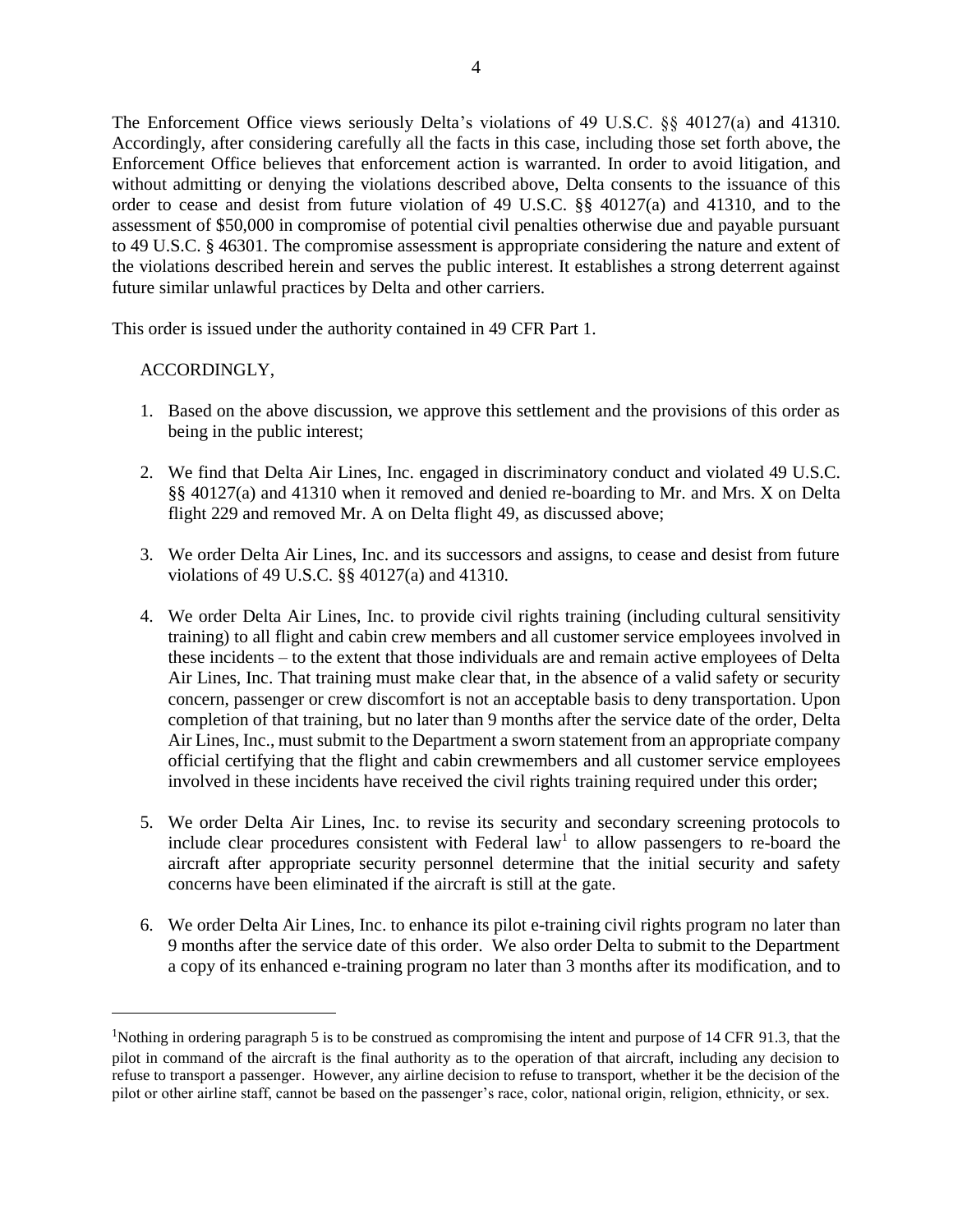provide a sworn statement from an appropriate company official certifying the implementation of the enhanced civil rights program within 18 months of the service date of this order.

- 7. Any failure by Delta Air Lines, Inc. to conduct civil rights training to its flight and cabin crew and customer service employees in accordance with ordering paragraphs 4 and 6; revise its security screening protocols and procedures in accordance with paragraph 5; enhance its etraining civil rights program in accordance with ordering paragraph 6; or adequately document its actions shall constitute a continuing violation of this consent order and subject Delta Air Lines, Inc., to additional enforcement action.
- 8. We assess Delta Air Lines, Inc. \$50,000, in compromise of civil penalties that might otherwise be assessed for the violations described above; and
- 9. We order Delta Air Lines, Inc. to pay within 30 days of the issuance of this order the penalty assessed in Ordering Paragraph 8, above, through Pay.gov to the account of the U.S. Treasury. Payment shall be made in accordance with the instructions contained in the Attachment to this order. Failure to pay the penalty as ordered shall subject Delta Air Lines, Inc., to the assessment of interest, penalty, and collection charges under the Debt Collection Act and to further enforcement action for failing to comply with this order.

This order will become a final order of the Department 10 days after its service date unless a timely petition for review is filed or the Department takes review on its own motion.

**BY:**

**BLANE A. WORKIE Assistant General Counsel for Aviation Enforcement and Proceedings**

*An electronic version of this document is available at [www.regulations.gov](http://www.regulations.gov/)*